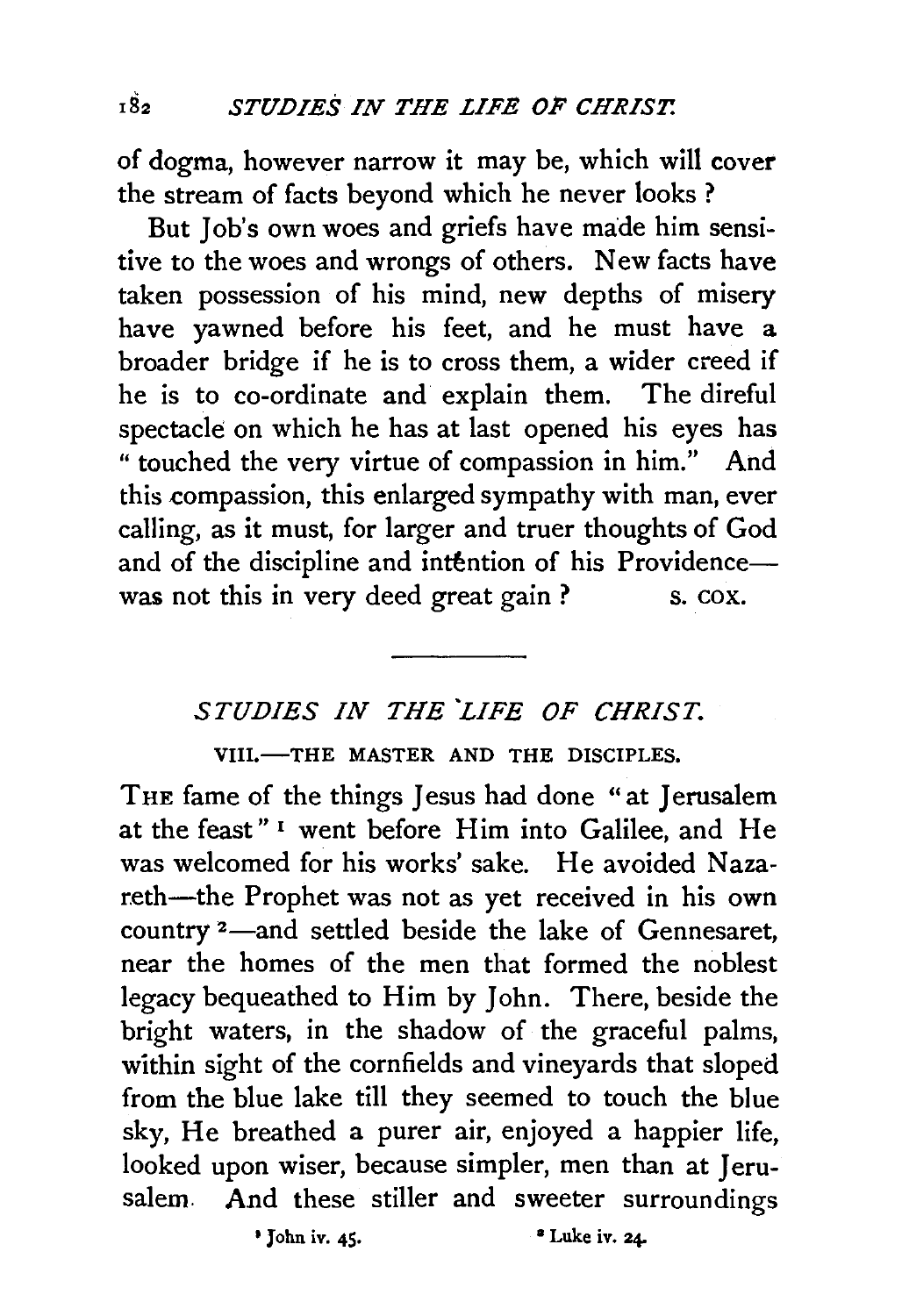were but the conditions He needed to perform and perfect his great constructive work.

There are certain moments and scenes that pro· foundly touch the imagination. Abraham, his back  $\tau$ . Chaldæa, his face to Canaan, setting out with his young and beautiful Sarah from the cradle of the great worldempires to seek a land where they could found an empire of the Spirit, become the progenitors of the people of the Book, who, while despised and hated as a nation, were yet to be as the apostles and prophets of Jehovah, supreme legislators in religion; the first rude settlers building their huts on the hills beside the Tiber, tending their flocks, praying to their gods, spoiling their enemies, laying-in the blind and unconscious way common to men doing greater things than they dream ofthe foundations of a city whose dominion was to be for centuries coextensive with civilization ; Columbus leaving Europe, or standing on the deck of his ship watching the new world, with all its boundless hope and promise to the old, rising from below the horizon ;are scenes which mark so great moments in the life of man that the imagination feels equally awed and inspired in their presence. But the return of Jesus to Galilee was a moment that far transcended these alike in seeming insignificance and real immensity of issue. He entered it apparently a fugitive from Judæa, really the conscious Creator of the new yet eternal city of God. The society He was there to create was never to die; was to spread through every land as through all time ; was to bind the ages in a wonderful harmony of spirit and purpose, man in a mystic brotherhood of faith and love. If we can conceive the marvellous vision of the future as open to the prescience of the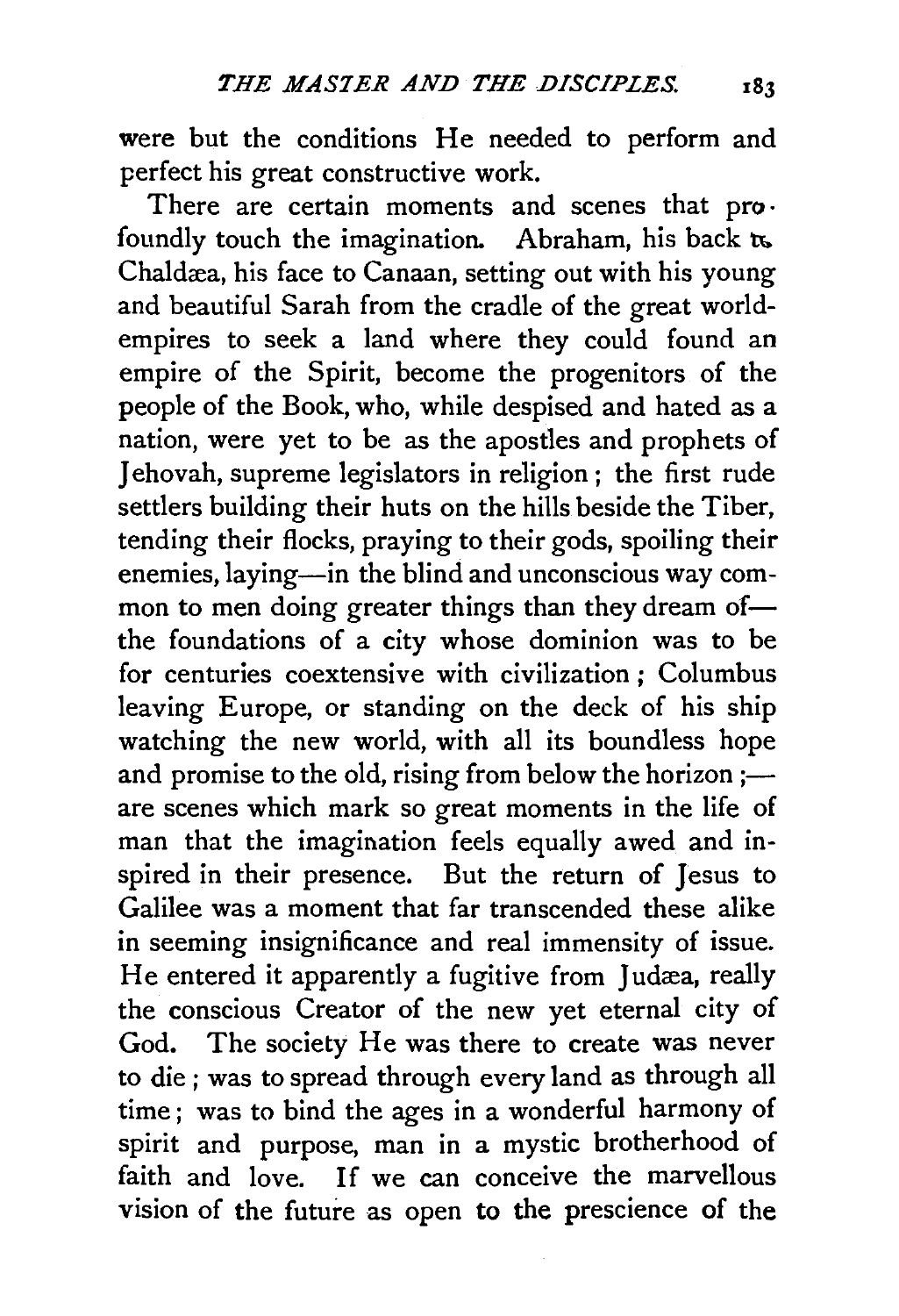Master, his soul may well have been cheered by the joy that was set before Him; while the men that were being all unconsciously fashioned into the agents of his great will, must have been to his mind a present rich in the rarest meanings, the grandest promises, a sort of new infant humanity, with all its infinite possibilities open to the eye of God, but concealed from its own innocent and dependent gaze.

We have been accustomed to associate the miraculous with action in the sphere of things physical, but a physical miracle is often only a marvel to the senses, The distinctive miracles of Christ are spiritual. His living, penetrative, permanent power over man is like a standing miracle within the order known to our experience. There is nothing in history like the change Jesus wrougnt in the Galileans He called into his society, uvless indeed it be the similar changes He has been working ever since. Later, a proud Roman and a cultured Greek were to pour contempt on a religion whose Founder had been a crucified carpenter, whose earliest preachers had been wretched publicans, ignorant fishermen, and itinerant tentmakers. But what they thought its shame, after and wiser ages were to think its glory. For the power to make the mean noble, the wretched happy, the ignorant more enlightened and beneficent than the wise, the wandering workman an unresting preacher of great and inspiring truths, is the divinest power that has yet been known to act within the spirit. And this is the power Christ exercised while He lived, and has never since ceased to exercise. He elected men into his society, not as made, but that they might be made. The men He chose were only masses of latent capa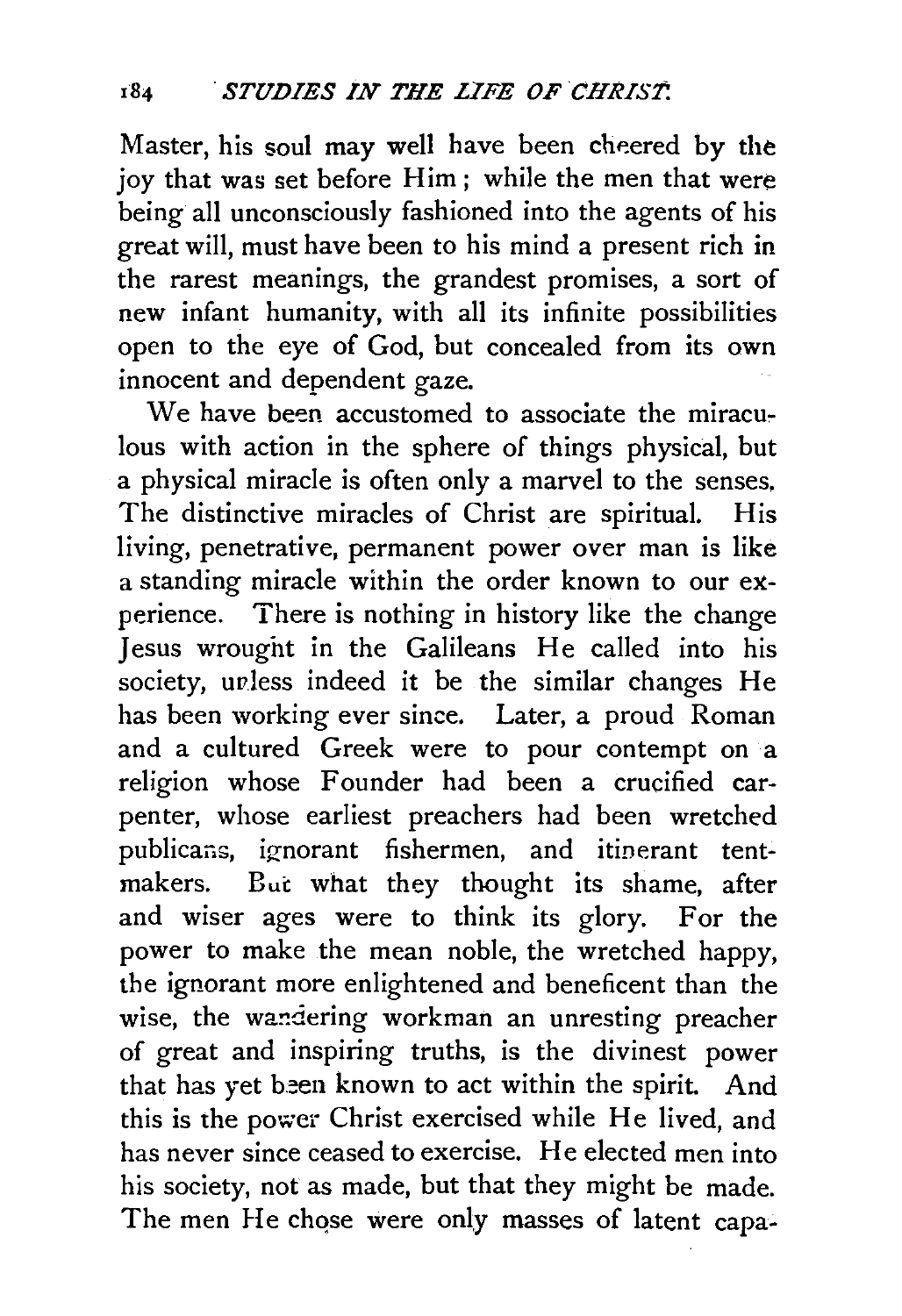bilities, full of meaning to no eye but his, and to it the latent was more real and more precious than the patent. His selection, superficially regarded, might seem a studied offence to the authorities of his day; fundamentally regarded, it proves his pure and prescient wisdom. The world has not been inclined to seek its "mute inglorious Miltons" among its fishermen. As a class they are simple, superstitious, unintellectual, accustomed to exercise the senses rather than the reason. Publicans, too, have not been an admired class : the men that extorted money for a hated State have always been hated as personifying its worst vices. To select men from these classes for a great religious mission, looked like selecting the worst persons possible, the most disqualified for the work, the least able to command success. Yet from these classes Christ selected men that He penetrated, permeated, possessed with his spirit, in a personal yet real sense Christianized. They became vehicles of his influence, carried as implanted the life that lived in Him as original and innate. What He communicated to them they communicated to the race. They became in Christ's society the patriarchs of a new Israel, the founders of a new faith. Association with Him was a Divine education which qualified, not only for citizenship in the kingdom of heaven, but also for creating citizens, the institution of the Churches that were to extend and realize the reign of God. The marvel is, not that the fishermen of Galilee conquered the world, but that Jesus of Nazareth made them its conquerors. The wonder lies in the making of the men, not in their doings. The Inspirer is more extraordinary than the inspired, especially when they were men so little sus-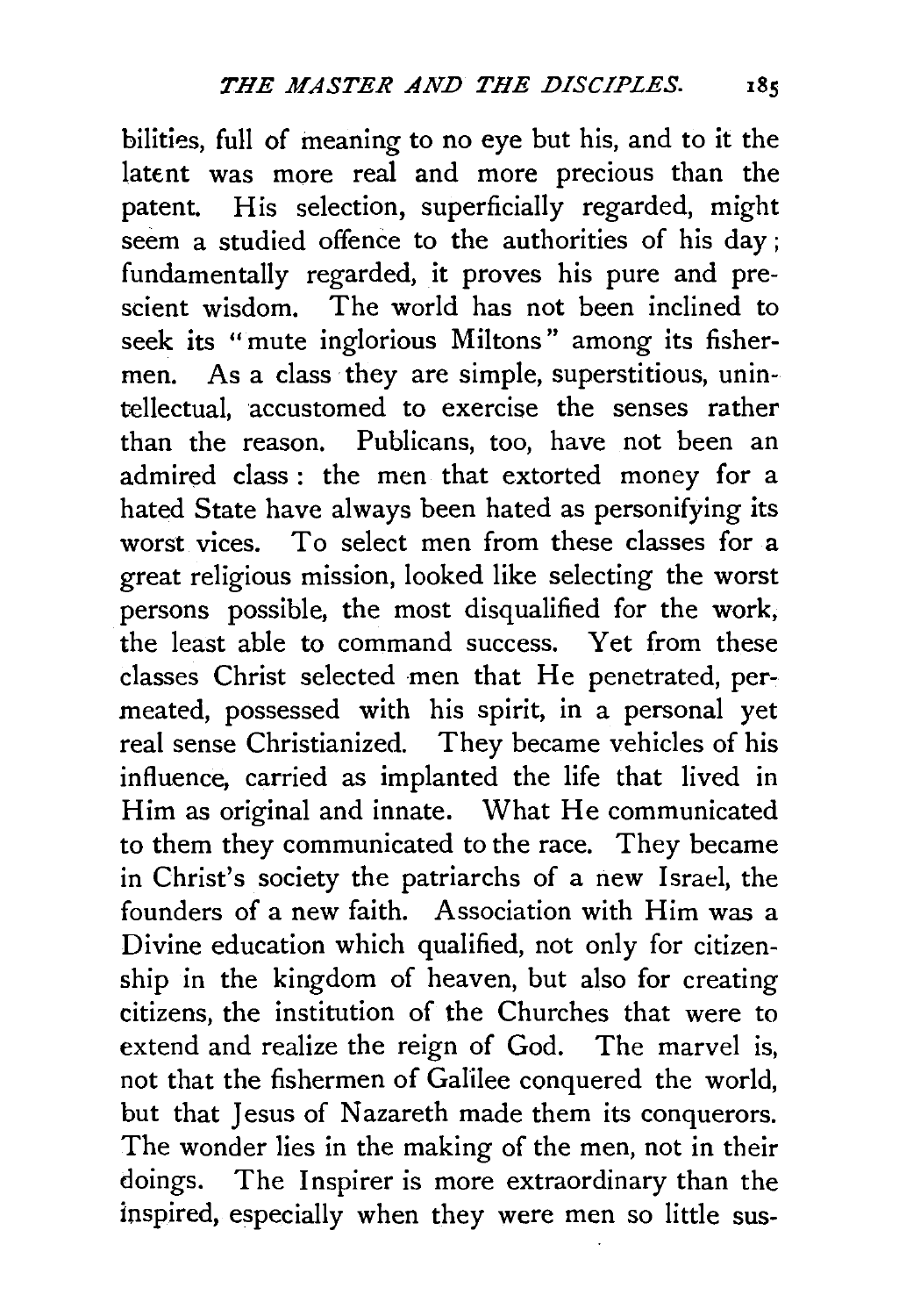ceptible of his influence that He had to create the very capacity to receive his inspiration with the consequent ability to realize his ends.

Now, this making of the men is what is here to bestudied. It was, indeed, a process that continued throughout Christ's ministry; but the creative period was the period of intimate and tender association in Galilee, when the Master lived in humble and beautiful beneficence, and the disciples grew and rejoiced in his light. It was to his and their souls a time of fine and fruitful rest, of activities that played while they worked in the glad sunshine. The discourses belonging to it shew a calm and almost joyous spirit, untouched as yet by the shadow of the cross. They do not speak of the decease to be accomplished at Jerusalem, are not concerned with controversy or conflict, do not gloomily forecast troubles to come. These qualities were to mark the discourses of later and darker times. Meanwhile all was sunny in his spirit and speech. Heaven was about Him, as within; his truth and wisdom were subduing his little society unto Himself. His words seem fragrant of the vineyard, the meadow, and the grove ; full of the love that turns into glory the light of common day, the spirit that changes into music its most familiar sounds. His haunts were not the great cities, but the towns and villages that stood round the lake He loved, or the hills that overlooked the plains where, with the open and beautiful sky above and the fragrant fruitful earth around, He could speak to his disciples of their Father in heaven, of his care for all that lived and breathed, of the truths the soul could hear spoken by the lovely and modest lily, or sung by the soaring and singing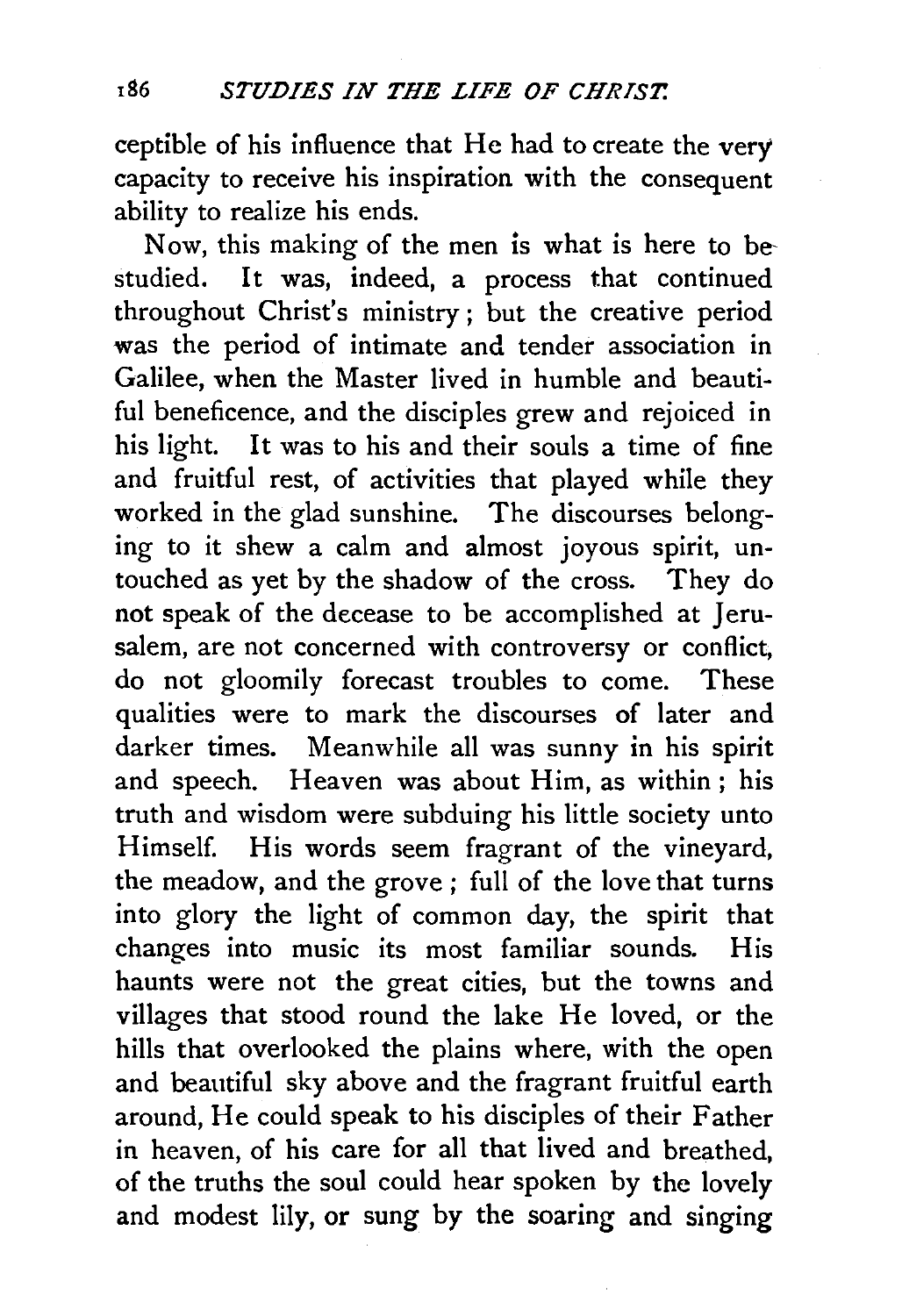bird. This quiet and beautiful time, when the Master lived with and for his disciples, was the time when He instituted his society by creating its creative citizens; the men that were to stand round the King.

The method of Christ was twofold : his great formative agencies were speech and fellowship. His words created a new world within and around his disciples, filled their minds with new thoughts, aims, ideals, hopes. We know how his speech has embodied and embalmed his truth, made God a new Being to man, made man a hew being to God and to himself; but we can ill imagine the influence exercised by his living speech, by his words as interpreted by voice and eye, by the invisible soul that yet looked visibly out from every feature and sense. To hear his daily speech was not simply to receive his thoughts, but to share, as it were, the inmost life of his Spirit-to stand within the holy of holies, and listen to the soft yet awful voice telling the highest mysteries, speaking the last secrets of the Unknown. It was to the disciples a sudden elevation, a being lifted from a twilight more delusive than darkness to the sunlit glory-crowned Mount of God-a revelation that must have dazzled the men who received it, had it not been subdued into softest yet purest light by the medium through which it streamed. His speech is, after eighteen centuries, exceeding wonderful to the world, and humanity still listens to it as one listens to a tale he cannot choose but hear, yet to the men who first heard it it was made finely intelligible by his person. To hear his speech was to enjoy his fellowship, and his fellowship created the sense that understood his speech. His words came to them explained by a living and articulate commentary ; their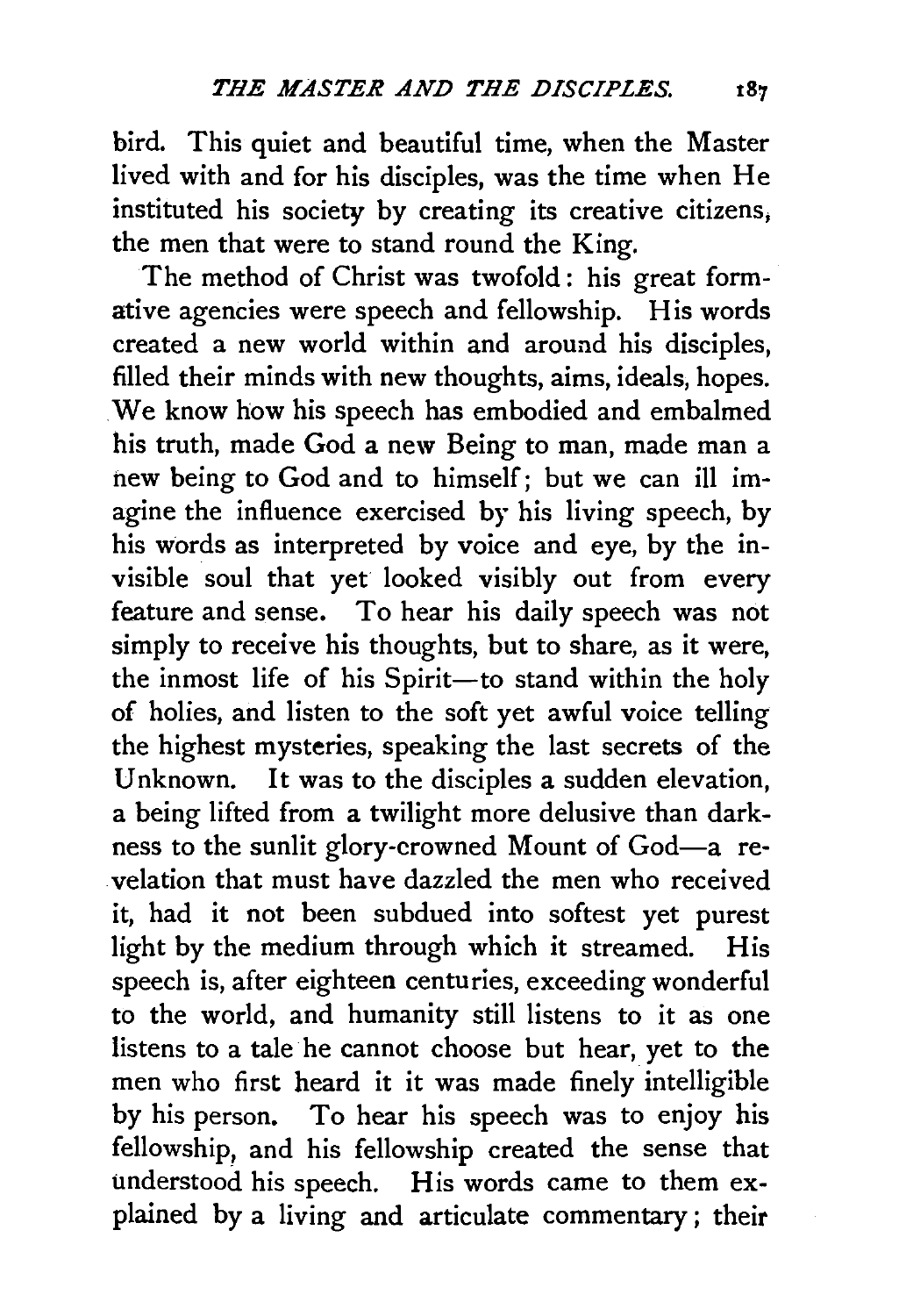edition was, as it were, illustrated, the illustrations being *tableaux vivants* composed from the acts, character, and conduct of the Speaker. The men might not understand the text, but they understood the illustrations ; they might find the saying hard, but the commentary was entirely intelligible. Fellowship is the most potent of educative agencies, and its highest potency was realized in the society which knew by experience what spiritual forces were embodied in the Christ.

If, then, we are to understand Christ's method of educating his disciples or founding his society, it must be through his two great agencies-his Speech and Fellowship. His mode of using the first may be best seen in his Sermon on the Mount. Matthew and Luke both recognize it as essentially a discourse to the disciples.<sup>1</sup> To both Evangelists it is an inaugural sermon, but Matthew alone perceives its proper place and value, and reports it at length. In it Christ explains his conception of the kingdom, imparts his own mind to his disciples. It implied faith, but aimed at creating knowledge, and the obedience and sympathy knowledge alone can evoke. The discourse is in itself remarkable enough. It contains the most weighty, because the most weighed, words of Jesus ; is his most deliberate deliverance-the set speech, as it were, fruit of forethought, for which He made rather than found occasion. The parables were for the most part opportune words, drawn from Him by the suggestion or necessities of the moment, intended to rebuke, to warn, to encourage, or instruct particular men or classes. The sayings that pointed the moral of miracle or event, that expressed the joy or sorrow caused by incident or

• Matt. v. 2 ; Luke vi. 20,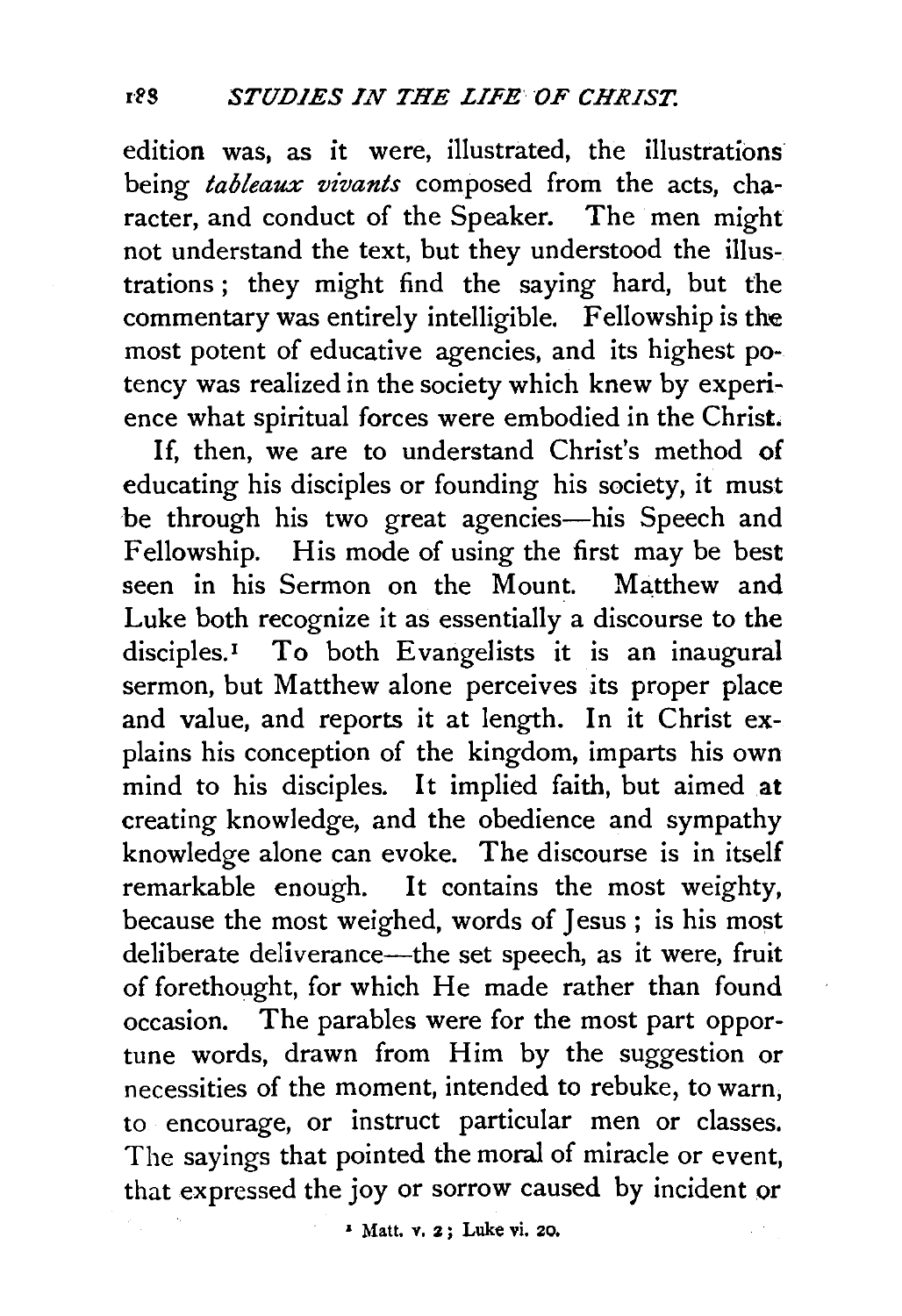outlook; the answers called forth by disciples or seekers after truth or health, by Pharisee or Sadducee anxious to entangle Him in his talk, or by Pilate flinging out a question that jested his heart-sick doubt-were one and all occasional, even where most divinely significant: But here Jesus does not wait to be found by event or inquiry: He stands forward to institute his kingdom by revealing its nature and proclaiming its laws. He speaks to the men He had chosen to be its first and creative citizens, that they might know his purpose and mission, know where they themselves stood, to what they had been called, and what they ought to become and to do.

We do not regard this sermon, then, especially as it exists in Matthew, as a mere agglomeration of disconnected and isolated sayings, or a patchwork made up of fragments from various forgotten discourses. We believe that it is a unity harmonious in all its parts, coherent throughout, progressing in the most rational order from beginning to end. We believe, too, that it has been set in its right place, that it is an inaugural ·sermon, delivered soon after the return to Galilee, bearing evidences of the recent visit to Jerusalem, expressly designed to make the consciousness of Christ an open secret to his disciples, his kingdom a reality to intellect and conscience. It is evidently an early discourse, expository, not apologetic, save indeed as reperiod while opposition was still future, before contradiction had assailed his doctrine, or hatred threatened or maligned his person. The one apologetic point is where He declares He has "not come to destroy the law and the prophets."<sup>1</sup> His words imply that there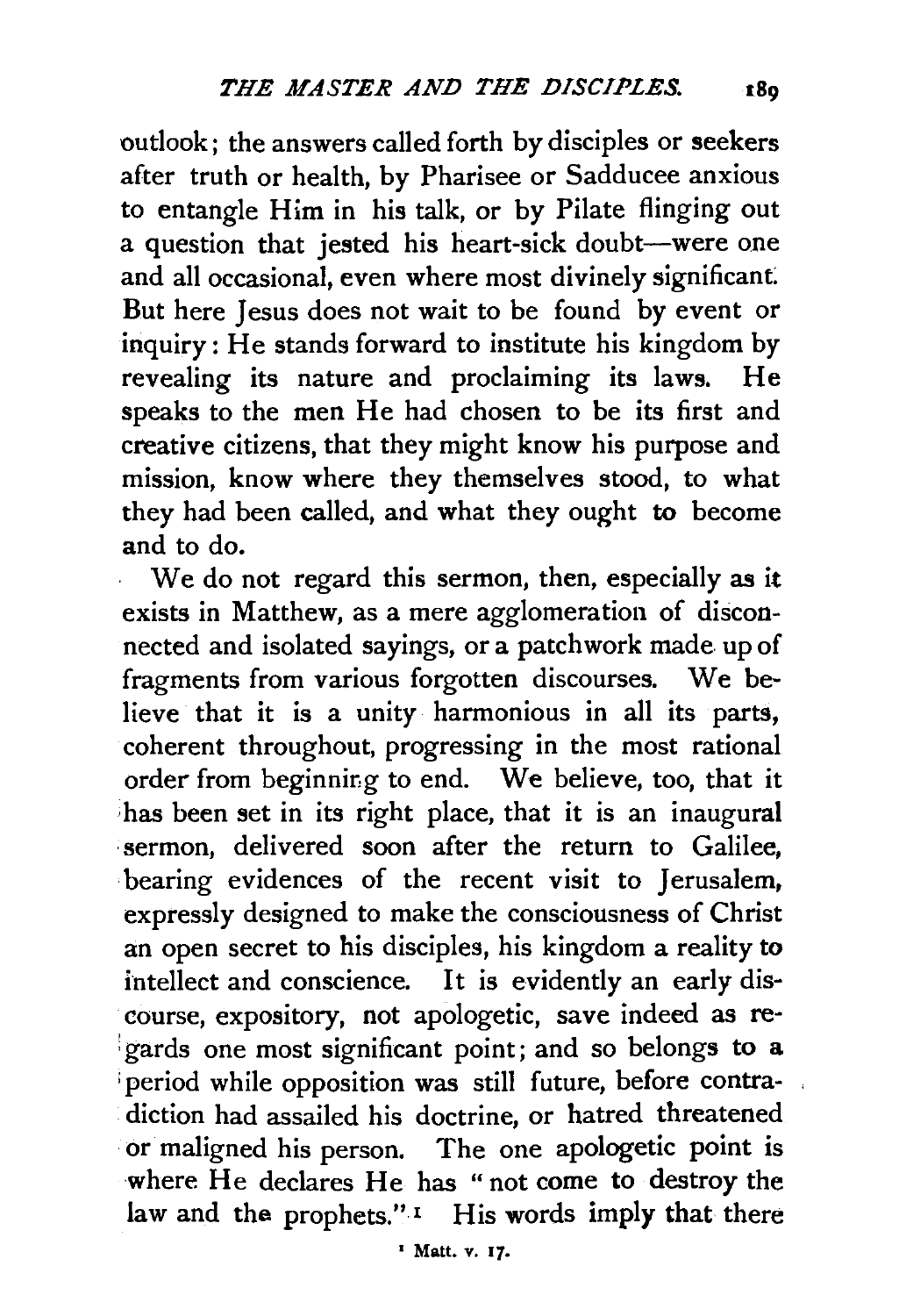were suspicions or charges on this matter, but the only thing that could occasion these belongs to his Judæan, not to his Galilean, ministry-his saying, " Destroy this temple."  $\frac{1}{1}$  Matthew<sup>2</sup> and Luke<sup>3</sup> significantly mention, just before reporting the sermon, that ''there followed him great multitudes from Jerusalem and Judæa:" and may not their presence in Galilee be best explained as the result of his presence at the feast and the interest it had caused ? Then, too, the manner in which He describes and contrasts real and unreal worship seems to indicate an imagination vividly impressed by recent scenes, too freshly touched to be altogether calm ; and the scenes that could so move could be witnessed only at Jerusalem. The sermon appears, too, to be subtly and variously related to the discourse to the Samaritan woman. They differ thus : the one is a discourse on worship, the other on obedience. Their subjects are, respectively, How ought God to be worshipped ? and, How ought God to be served? But these differences are due to the accidents of time and audience, and must not be allowed to conceal their essential affinity. The attitude, as we may call it, of Christ's mind is the same in both cases : in the one He enjoins spiritual worship, in the other He inculcates spiritual obedience, each in contrast to its sensuous and formal opposite. The discourse exhibits the new and perfect as opposed to the old and imperfect worship; the sermon, the new and spiritual as opposed to the old outer and ceremonial law. As is the new worship, so is the new obedience; each is, and for the same reason, "in spirit" and "in truth." In the one case, as in the other, the Divine

 $'$  John ii, 19.  $'$  Matt. iv. 25.  $'$  I Luke vi. 17.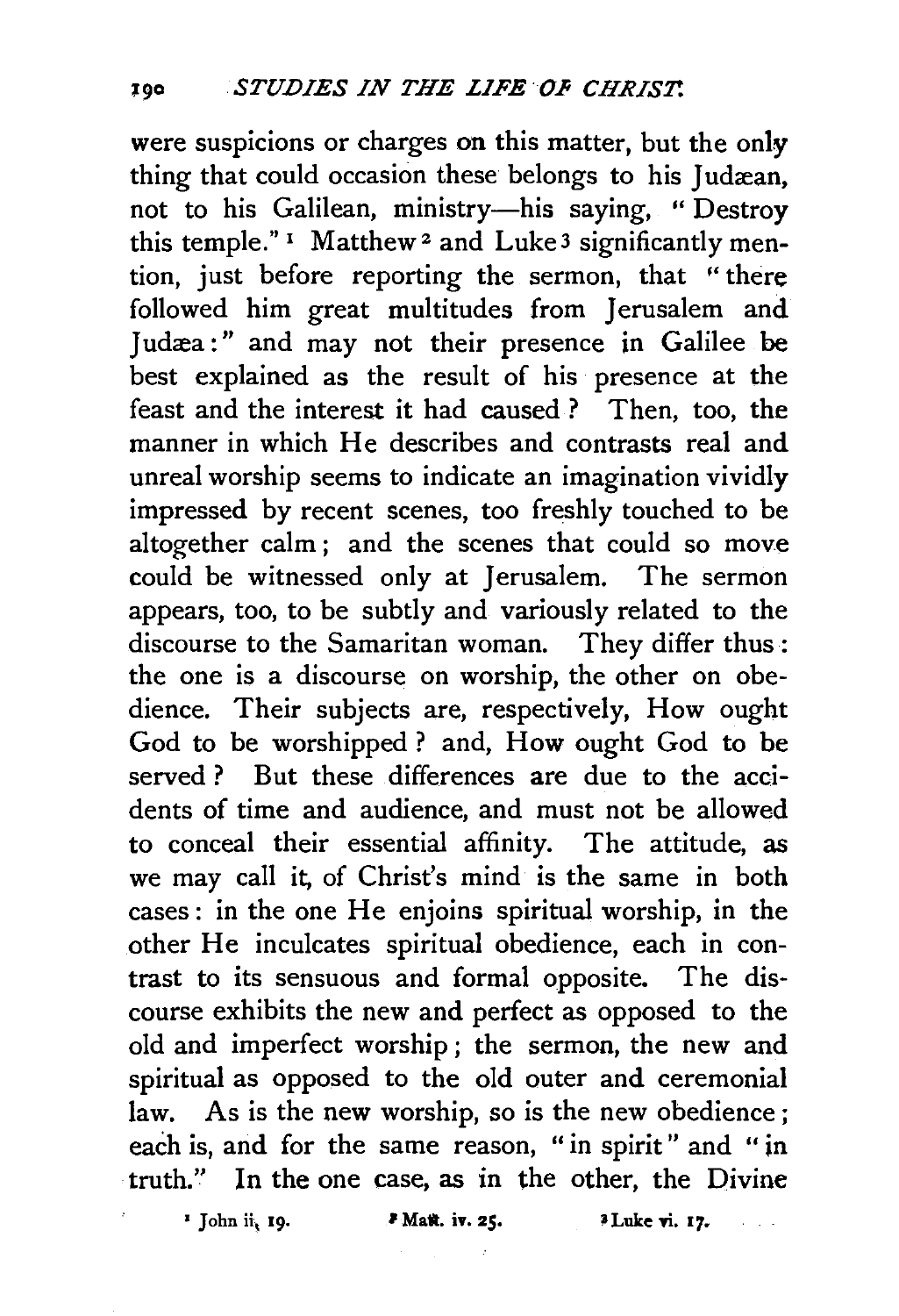Paternity is the determinating idea ; the worship and obedience must, to be real, be agreeable to the nature and character of the Father. Then, too, Christ's sense of the Divine sufficiency is the same in both cases. In the one He speaks of the harvest as present though distant, as so contained in spring that sower and reaper can rejoice together; in the other, He speaks of the happy faith that is satisfied with to-day, that can work in the present, certain that its fruits and the future are safe in the hands of God. Spiritual worship and spiritual obedience alike proceed from a spiritual and filial conception of God: where such a conception exists there is certain to be a faith victorious over sense. These affinities seem to indicate that the Discourses in Samaria and the Sermon on the Mount stand in point of time near each other. Similar thoughts and associations seem to be active in the mind of the Speaker, his speech differing because place and purpose are different. If our inference is right, it helps us not only to define the time of the sermon as soon after the return to Galilee, but also the better to describe its design. The disciples had been made to know his mission—that He had come to establish  $a$ kingdom, that his kingdom stood in antagonism to Judaism, the only theocratic system they knew : but what his kingdom was, its essential nature and laws, they did not know. Their faith was, in a sense, blind-a faith in Himself alone. Of the things He had come to do, and purposed doing, they knew nothing. But an ignorant trust was not to his mind ; they must know his idea if they were ever to realize his ideal; must possess his thoughts if they were to be possessed of his Spirit and aims. The men who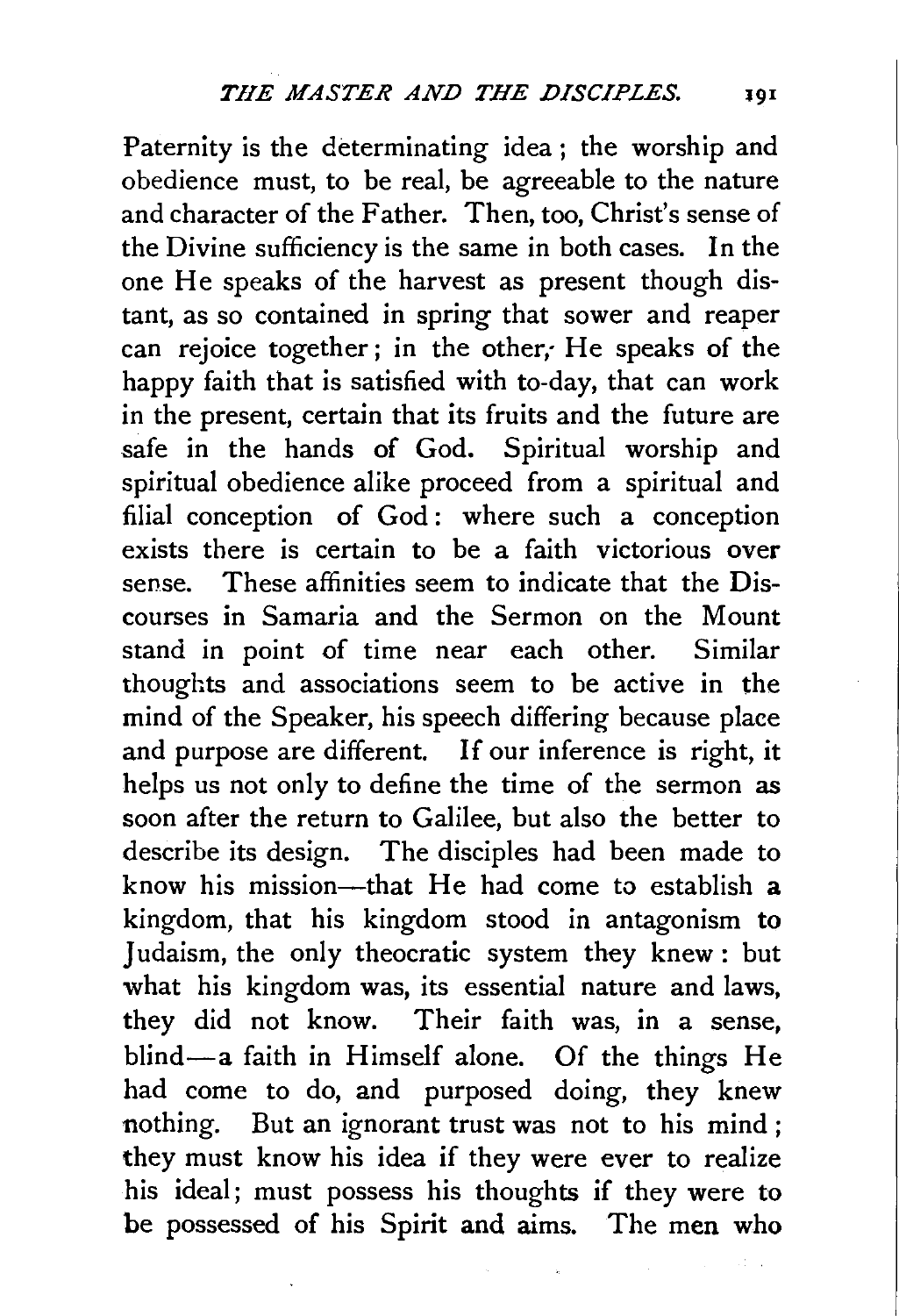were to constitute his State could do so only as they understood its constitution and laws.

From this standpoint, let us attempt to interpret in rough outline this great sermon. The Introduction (Chap. v.  $3-16$ ) presents discipleship, or rather citizenship, under two great aspects : first, as regards its rewards and privileges-the Beatitudes (Verses  $3-12$ ): second, as regards its essential functions and duties (Verses  $13-16$ ). The Introduction is a glorious vestibule altogether seemly and suitable to this new yet eternal palace of truth. The Beatitudes significantly stand first. The strength of the old law lay in its stern sanctions, but the strength of the new is to be its benedictions. Moses constrained to obedience by pronouncing the disobedient accursed, but Christ invites to loving loyalty by pronouncing the citizen of his kingdom blessed. This alone was a new thing in the world. Men were to be no more made religious by terror, but were to be won to righteousness by sweetly winsome hope and happiness. Obedience, as Jesus conceived it, could not proceed from fear ; the obedience of fear was but disguised disobedience. The man that obeyed God through terror would have obeyed his opposite had he been still more terrible. But to Jesus obedience is love, a sweet and welcome necessity to a heart that knows God as its Father and itself as his child. And so religion 'is beatitude, love active and exercised; the kingdom which makes righteous makes blessed. And the blessedness is not uniform, all of one kind : it exists in many varieties, adapted to every degree of love, to every quality and condition of soul. The God who made men to differ creates for each man a happiness of his own, allows no loyal citizen to go empty away.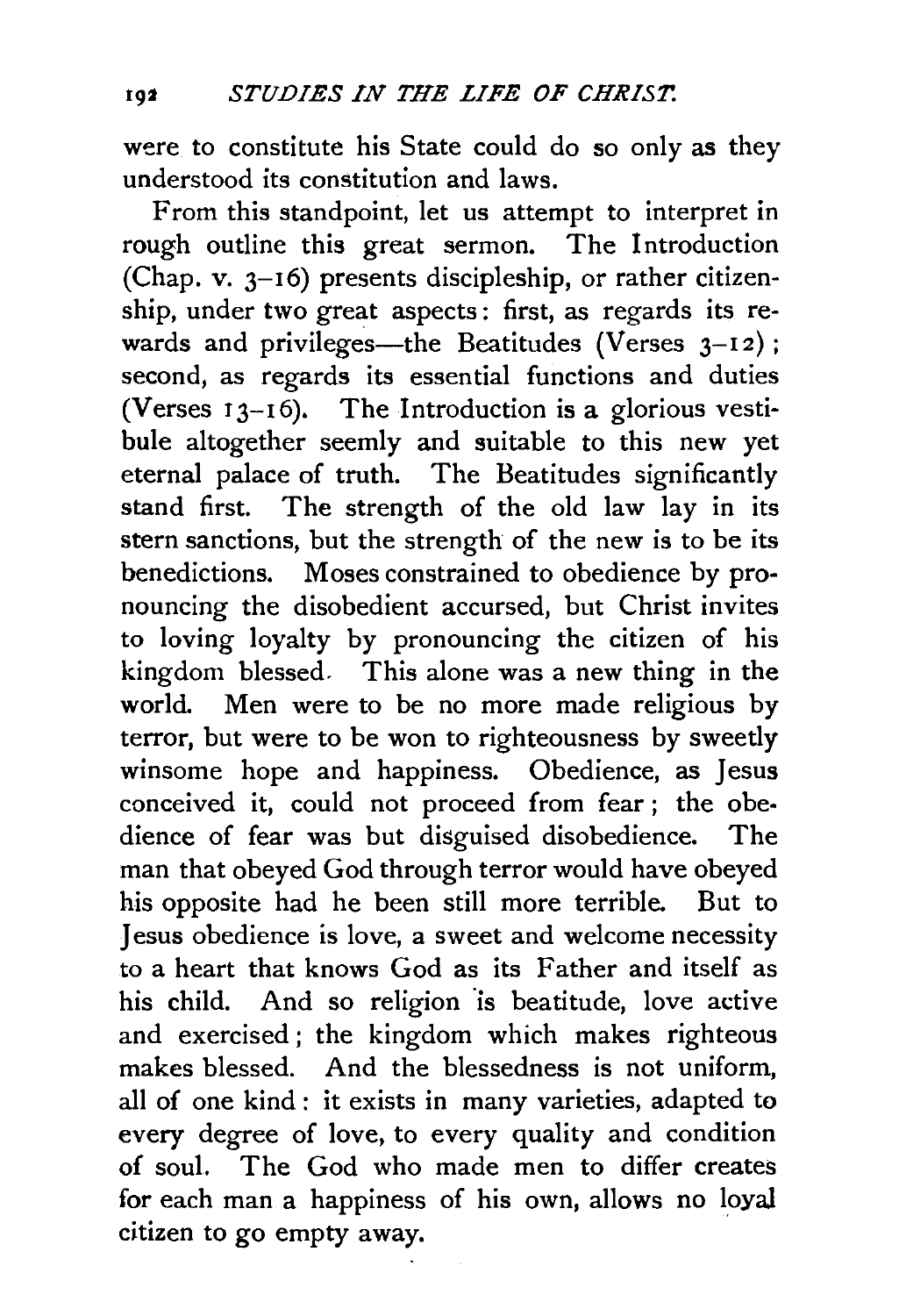The Beatitudes fall into two great classes—those of resignation and those of hope, or blessings for those who learn obedience through suffering, and blessings for those whose obedience is active, though hated and persecuted, beneficence. To the first class belong the poor in spirit, the mourners, the meek, the men who hunger and thirst after righteousness ; to the second class, the merciful, the pure in heart, the peacemakers, the persecuted for righteousness' sake. Each has his appropriate blessing. The poor in spirit, vacant of self, waiting for God, conscious of a poverty that only the Divine indwelling can change into wealth, feeling, like the wondrous beggar of Meister Eckhart, that they " would sooner be in hell and have God, than in heaven and not have Him," are already citizens ; "theirs is the kingdom of heaven." The mourners, who feel the evil of sin and the sanctity of sorrow, who are, like the man of the "marred visage," "acquainted with grief," but only so as to be "made perfect through suffering," are " to be comforted," their " sorrow shall be turned into joy," transformed by the soft and silent comfort of God. The meek, con scious of human littleness and Divine greatness, sweetly reasonable with man, humbly reverent and obedient towards God, are to " inherit the earth :" their patience, the muffled gentleness of Divine strength, shall yet prevail over boisterous pride. The men who hunger and thirst after righteousness, who seek the living God, conscious that they were made for Him, are to be filled, are to be satisfied with the object of their desire and search. The merciful, generous to the fallen, gentle to the weak, gracious to the offender. are to " obtain mercy," are to be twice blessed; blessed vol. VIII. 13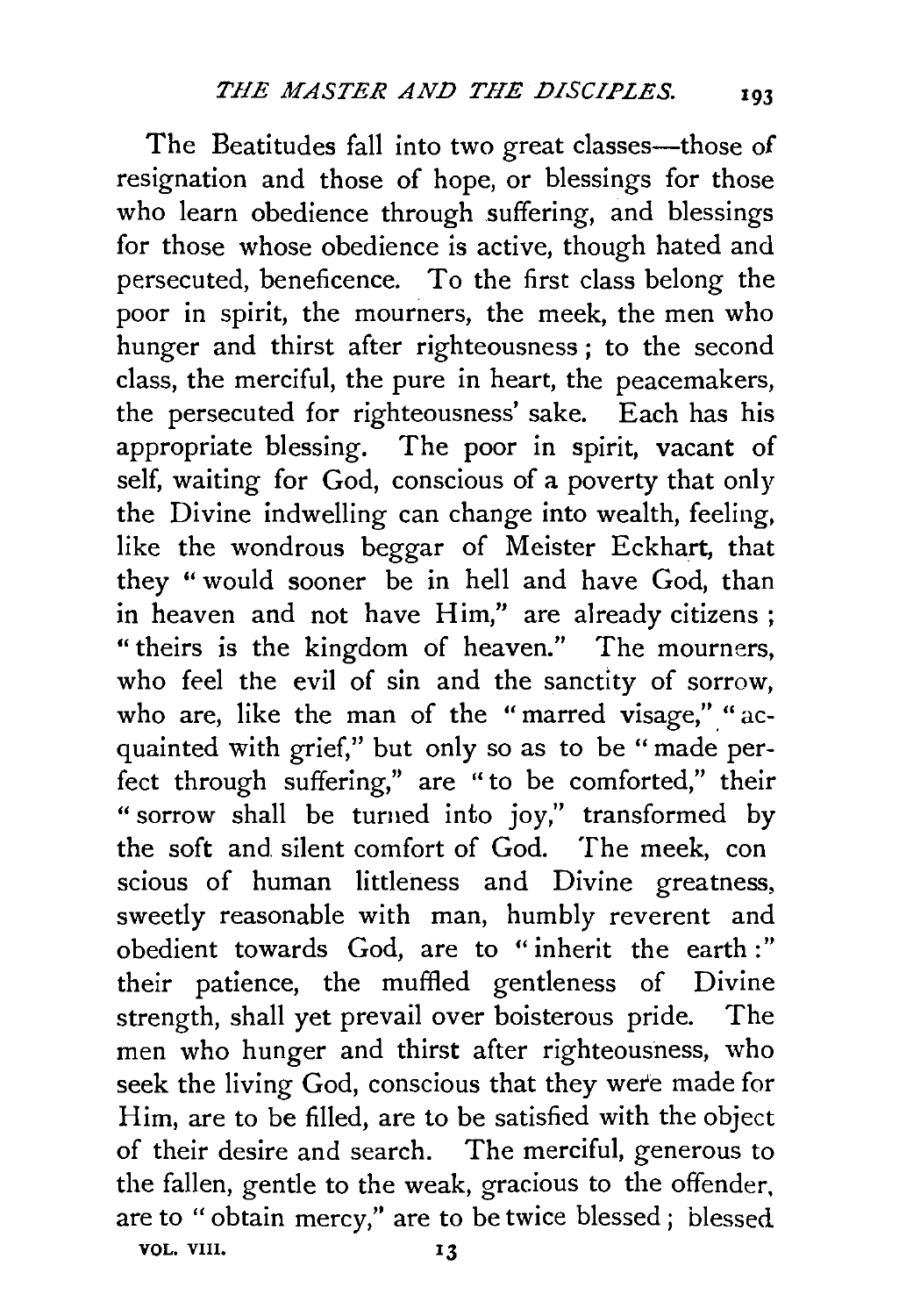as givers and receivers of the grace that "droppeth as the gentle rain from heaven upon the place beneath." The pure in heart are, as light-ful, able to receive more light, to enjoy that beatitude which has been the hope and passion of the devout in every age, " to see God;" because, like Him, "they shall see him as he is." The peacemakers, creating brotherhood, making our troubled earth the home of love, are to be "the children of God," like in spirit and in work to their Father in heaven. The persecuted for righteousness' sake are not to be vanquished by persecution, but to have the reward of the righteous—theirs is to be the final good, the kingdom of heaven. So, at length, there is hope of happiness for man. It has ceased to be an outer, has been made an inner, good. The happy man is to make the happy world, not the happy world the happy man. The kingdom and its rewards are spiritual, " not meat and drink, but righteousness, peace, joy, in the Holy Ghost."<sup>1</sup>

The second section of the Introduction is intimately related to the first. The essential functions are in a sort the Beatitudes in their outward aspect-the men who are saintly exercising the influence inseparable from sainted men. The functions are not voluntary duties, are but the action of qualities already possessed. So the men who are " blessed " are "the salt of the earth "--preserve it; are " the light of the world "-guide and teach it. Conscious beatitude is necessary beneficence ; to make a man good is to do good to man Personal vice is social disintegration ; the virtue of individuals is the strength of a nation. In the alleys and slums of our crowded cities cleanly families are

'Rom. xiv. 17.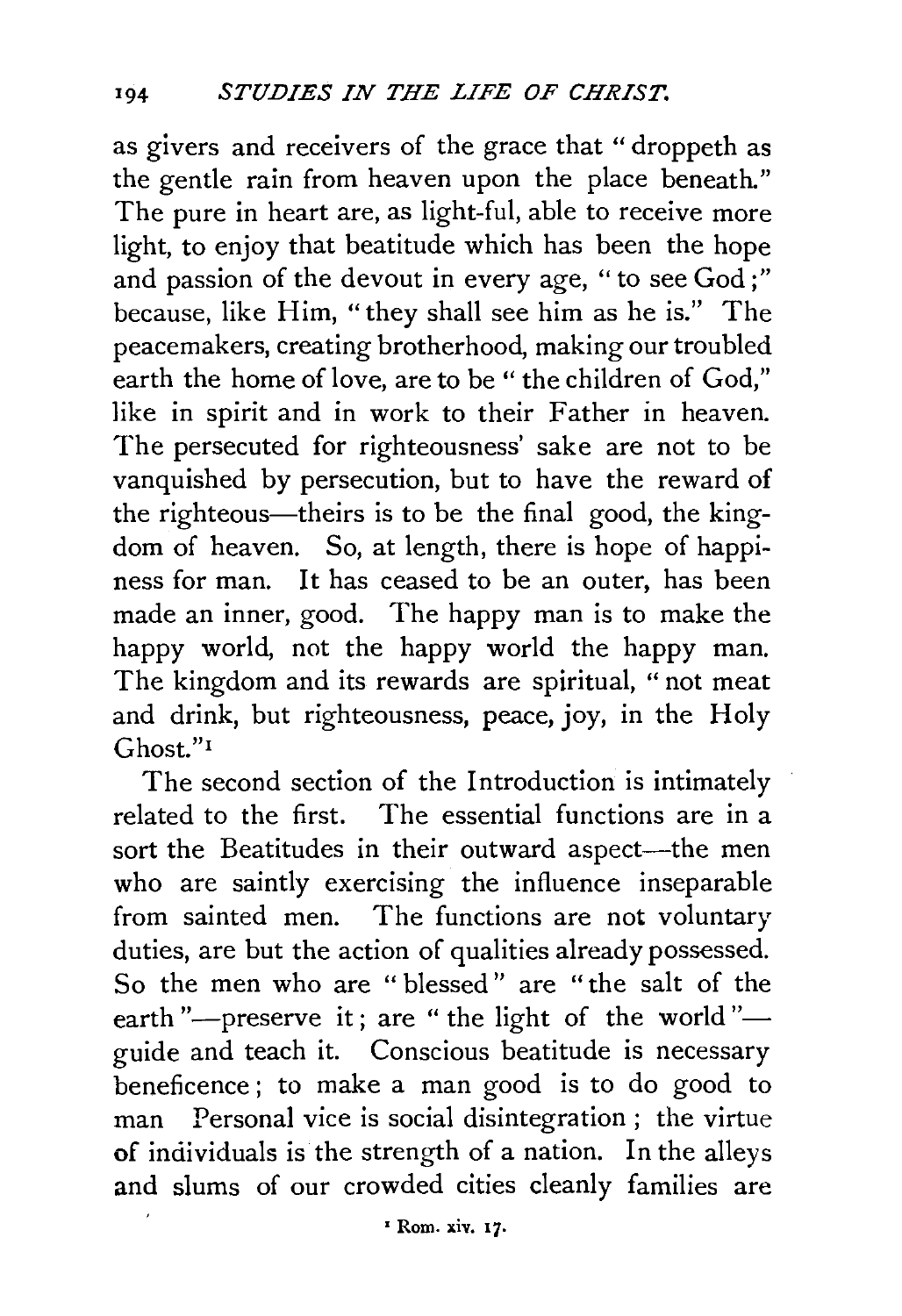sanitary powers, are not only witnesses for physical cleanliness, but prevent the circle they influence from falling complete victims to impurity. So in morals a good man is not simply a witness for virtue, but a means of repressing vice, of keeping alive in men a sense of duty, a consciousness of right, an ideal of the good and the true. "Ye are the salt of the earth." But the citizens of the kingdom are more than preservative, they are dynamical and directive forces. Their faith is a faith in progress, in a world governed by righteousness and love. They are never satisfied with the actual, must ever strive towards the ideal. They keep alive the knowledge of God, and all that God represents, both as to the present and future of the race, as to what is the worst evil and what the greatest good alike to the individual and the nation. "Ye are the light of the world." The sun, so long as it is a sun, cannot but shine ; it is of its very essence to give light, and light is the mother of life. We are all the children of the sun. "Even so let your light all the children of the sun. shine before men, that they may see your good works, and glorify your Father which is in heaven."

The body of the discourse (Chap. v.  $17 - 48$ , and Chap. vi.) is a discussion of the new law in its relations and contrasts to the old, and in its essential principles, duties, and aims. He begins by defining his relation to the old : "I am come not to destroy, but to fulfil." He is the end of the law, abolishes by fulfilling it, is at once its consummation and cessation. He is 'the end of prophecy; for Him it lived, to Him it pointed, in Him is fulfilled. The law and the prophets were  $(1)$ predictive, and (2) enactive and creative of righteousness, and in both senses they were fulfilled by Christ.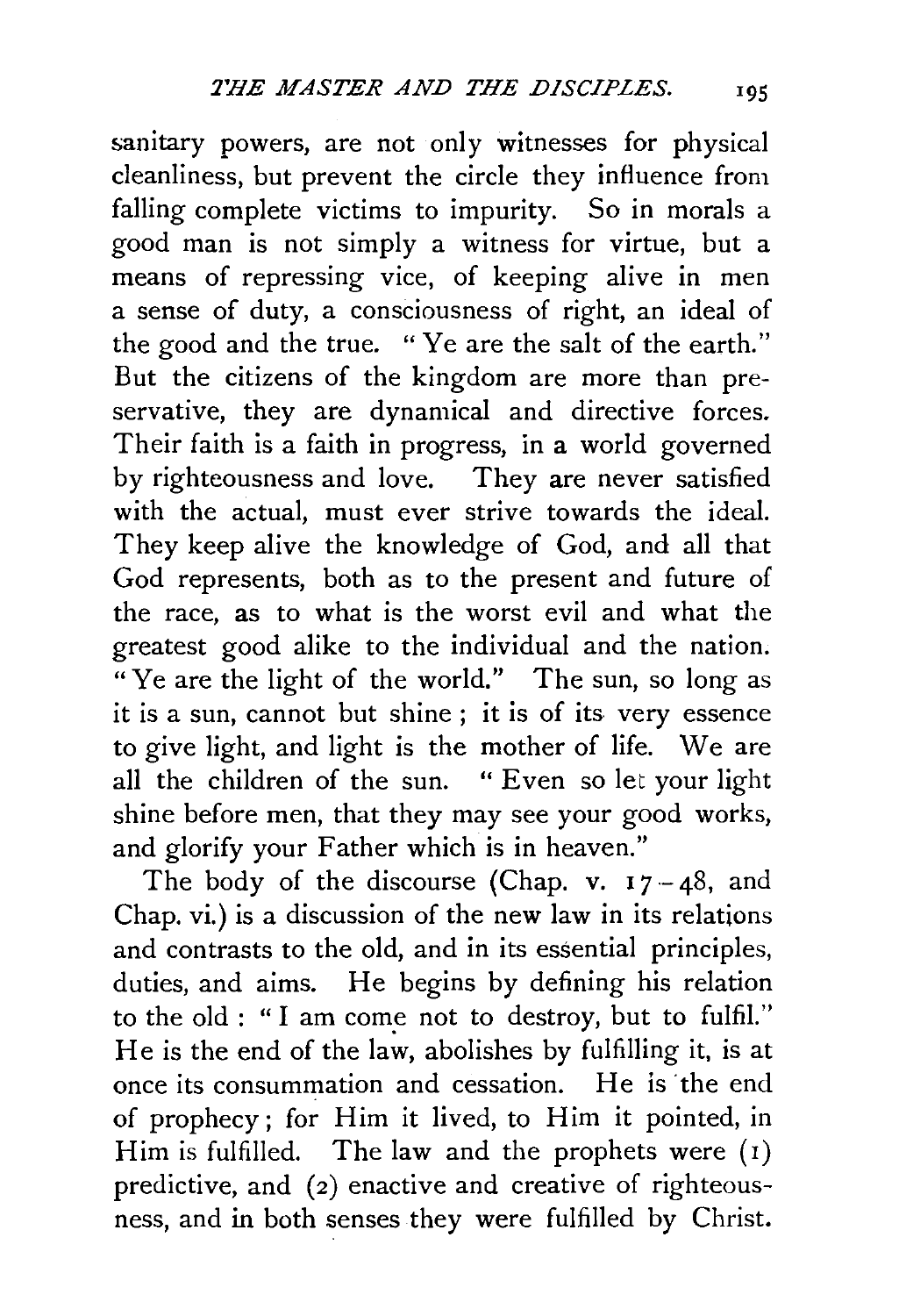The law was prophecy in act; prophecy was law articu· lated or proclaimed. Each affirmed in its own way, "God reigns in righteousness; man owes Him obedience; the Holy can only be worshipped by the good, cannot be worshipped by the evil as evil ; they must approach Him by sacrifice, and sacrifice that involves renunciation of sin, the quest after clean hands and a pure heart." And what each thus declared, Christ fulfilled. He was humanity become holy, perfect before God. And in Him perfect holiness was perfect sacrifice. Every truth as to God and his righteousness, every duty, hope, and aspiration as to man em bodied in the law, proclaimed by the prophets, was fulfilled by Christ. But the end of the old is the beginning of the new, the  $\tau \in \lambda$ os is here an  $d\rho \chi \eta$ . Every function possessed and discharged by law and prophecy He possesses and discharges, realizing their essential end, carrying into grandest performance their every endeavour and dream. The righteousness they attempt to enact and create He causes to exist. He succeeds where they failed. The righteous man is dutiful towards men and reverent towards God ; righteousness is but right action as regards man and right worship as. regards God. Legal righteousness, which ought to be distinguished from the righteousness of the law and the prophets, had, as exemplified in the scribes and Pharisees, become a gross caricature of the great reality. Jesus exhibits his in contrast to legal righteousness, first, as regards murder (Verses  $21-26$ ; second, as regards adultery (Verses  $27-30$ ); third, as regards divorce (Verses 31, 32); fourth, as regards perjury, or rather the conditions and forms of veracity in soul and speech {Verses 33-37); fifth, as re-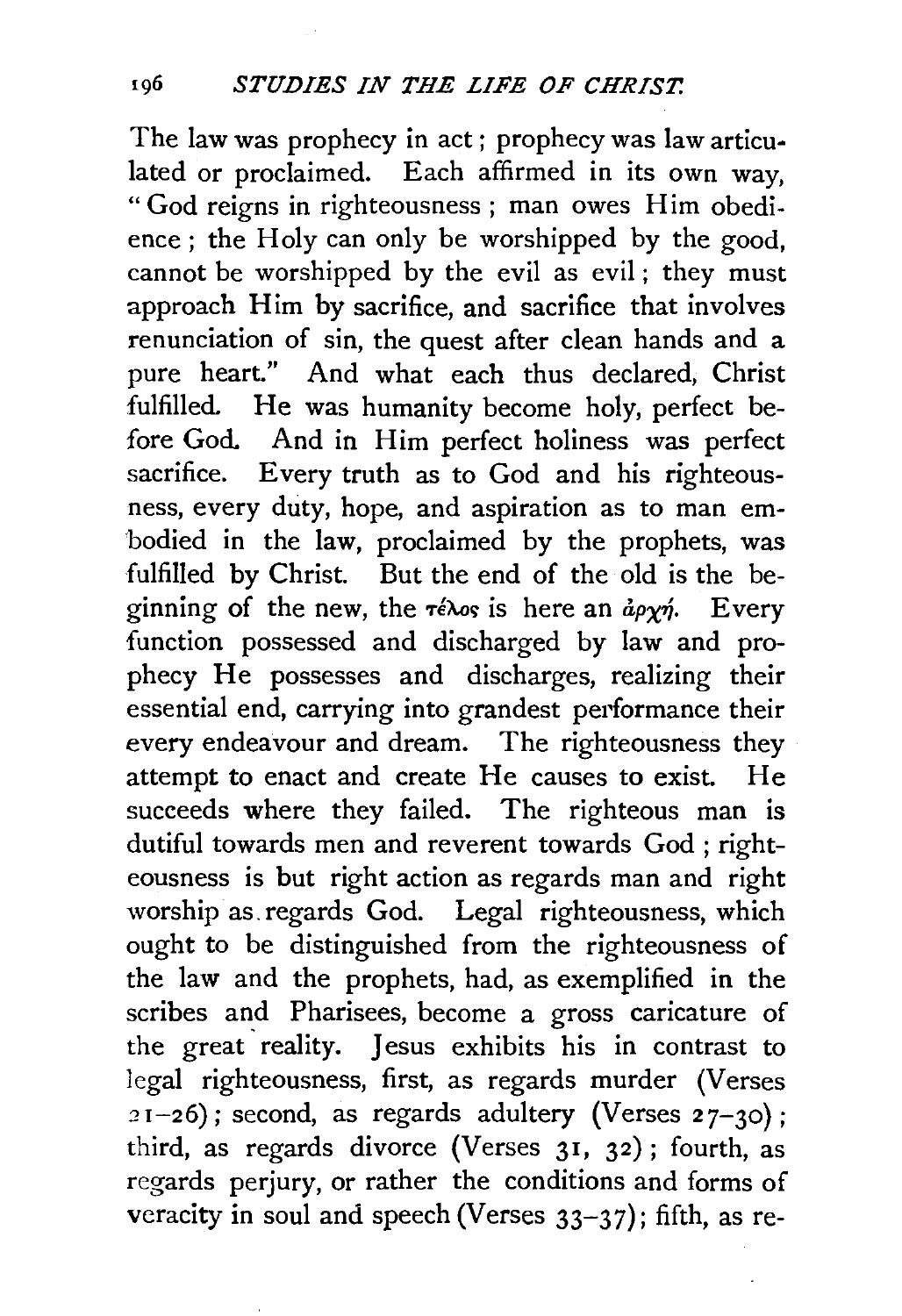gards retaliation (Verses 38-42); sixth, as regards socia\ feelings, sympathies, and antipathies. And then He finally expresses and enforces his grand ideal in the words, "Be perfect, as your heavenly Father is perfeet." Duty done to man is God imitated. Obedience is imitation of God. The law of God is just his spoken character, his expressed righteousness. To do his will is to become as He is, like Him in character, righteous as He is righteous. God's perfection is not physical, but moral; and the moral is ever the imitable. Were Satan Almighty, he would not cease to be Satan, would be none the less, rather all the more, the evil opposite of God. Might can never make right-is great only as the arm of righteousness. To know all things were not to be perfect, for an infinite eye that saw misery unpitied, were but the serene cruelty that is so cruel because so cold. To be everywhere at every moment were not to be perfect, for an omnipresence that had neither the will nor the hand to help were a presence of mockery and insult. The perfection of God is the sovereignty of his moral attributes—the rule they exercise over his physical, making his omnipotence strength clothed in gentleness, his omniscience the herald of swift-footed mercy, his omnipresence the ever-active body of reigning and restoring righteousness. And a perfection that is moral is a perfection that can be imitated. Man has been made in the image, that he may live after the mind of God. Our spirits bear his likeness, that our characters may embody his righteousness. We are his sons, that we may love as He loves, be good as He is good, perfect as He is perfect, strenuous in the spiritual service that alone can please and honour a spiritual God. Christ in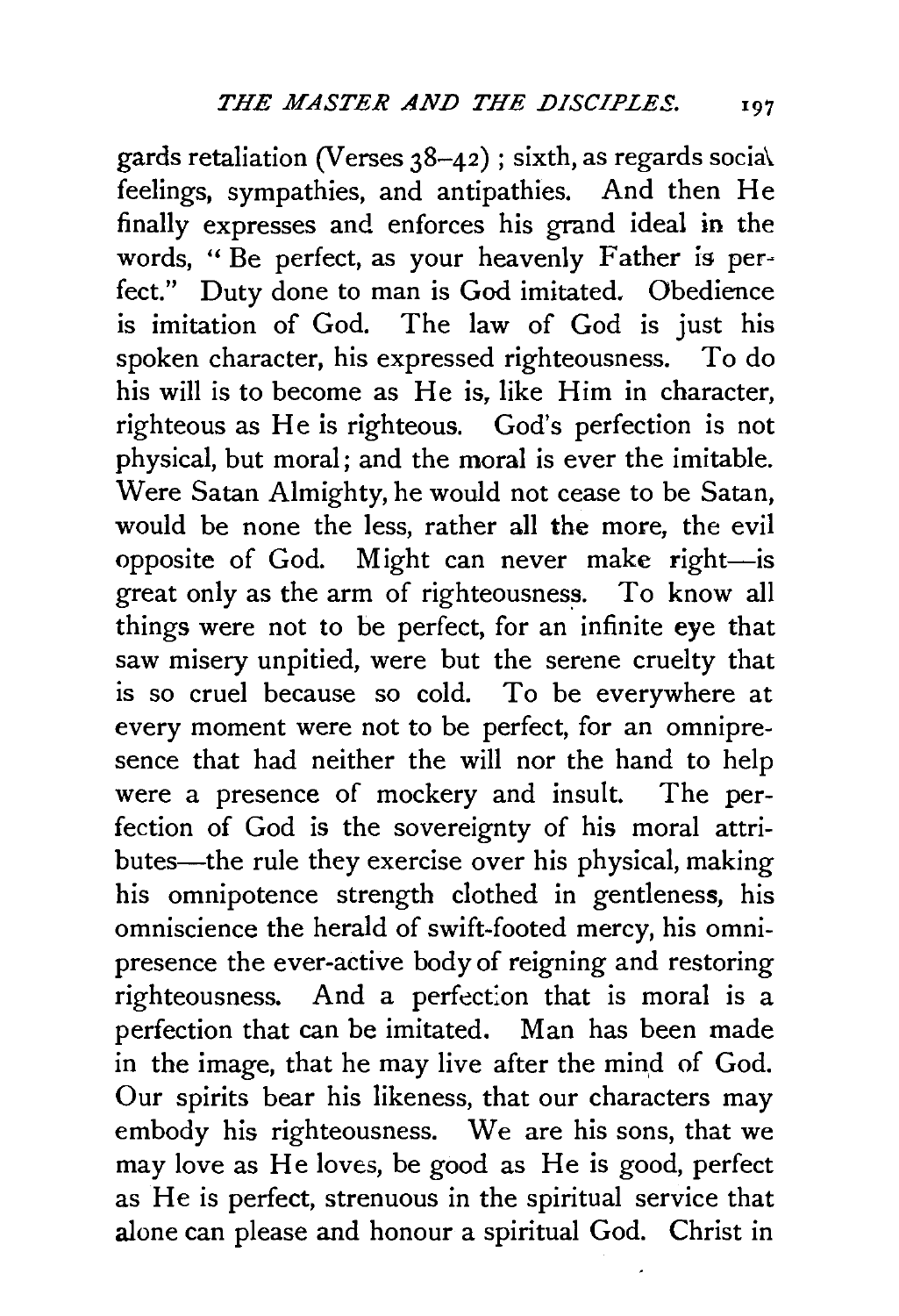creating the spirit of a son creates the desire to imitate God, to act as we think He would act did He live as we live under the conditions of space and time.

Christ then turns to the duties that are more specifically religious, and pursues the same method of contrast as regards three-alms (Chap. vi.  $1-4$ ), prayer (Verses  $5-15$ ), fasting (Verses  $16-18$ ). Almsgiving was a religious act, a reminiscence of the truth that mercy to man was the best service of God. Jesus in effect says, " Do it as unto God; let it be a matter between thee and God, done for Him, approved by Him; then the act will be good like his mercy and do good like his love." Prayer, too, concerns God and the soul alone; must be not formal, but filial, speech ; speech that as filial is full of reverence, the consciousness of dependence, a sense of the brotherhood in which man is bound, of common sonship to the common Father, with all the love and tenderness to earth and heaven it involves. Prayer is the communion with God of a godlike mind; where there is antipathy to man there cannot be affinity or intercourse with God. Hence prayer and forgiveness are so related that the one is the necessary condition of the other : only a forgiving spirit can ask to be forgiven. "Fasting," too, is a private and personal matter, to be done to and with God alo'ne ; without meaning, as seen, with meaning only as it enables the soul to meet and speak in secret with God. But prayer, intensified by the meditation which fasting allows, becomes the mother of desire - God the supreme object, in whom alone our hearts can repose (Verses  $19-21$ ). The more man has of God the more he desires to possess : here possession but increases capacity and quickens desire.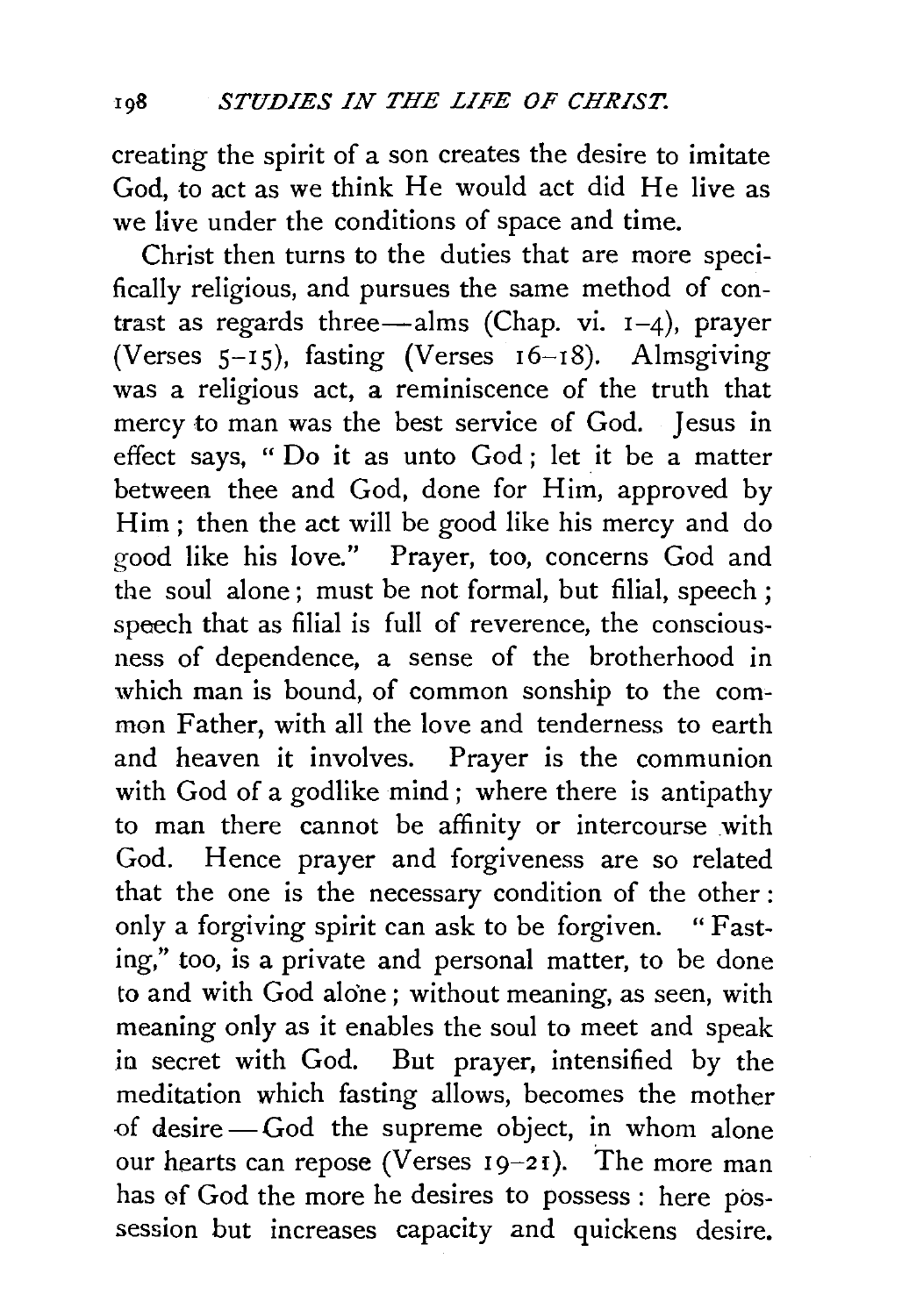But where the heart is turned in desire towards God, there the light of God enters and abides (Verses 22, 23). And where light and love dwell, there perfect obedience and absolute trust ought to be (Verses  $24-30$ ). These can never be disjoined. There cannot be obedience without trust, or trust without obedience. The faith that is without care is expressed in unwearied activity, in a dutiful fulfilment of the little as well as great obligations of life and time. The man who thinks Provi· dence exists simply to make up his lack of service, despises Providence. The fowls of the air are diligent and unresting workers; our heavenly Father feedeth them by means ct their own unweariedly exercised activities. But man's energies ought to be employed about dutiful and necessary things, ought not to be exhausted in anxiety about the possible, probable, *a*  contingent. Duty done, all is done that man need be concerned about ; God will mind the rest. And so Christ turns to the practical inferences (Verses  $31-34$ ). Do not spend your energies on distrustful and enervating conjectures as to things sensuous. Seek the kingdom of God, become citizens there, realize righteousness, and then everything will be secured. The future can have nothing to alarm, no evil can happen that shall not be made a means of higher good. To trust in God is to believe that infinite righteousness can never allow the righteous to suffer any real or ultimate wrong.

With the sixth Chapter the expository part of the sermon ends ; what remains is but a series of exhortations and admonitions. Hurried as our glance through it has been, it has sufficed to shew certain of the more distinctive qualities in Christ's conception of the king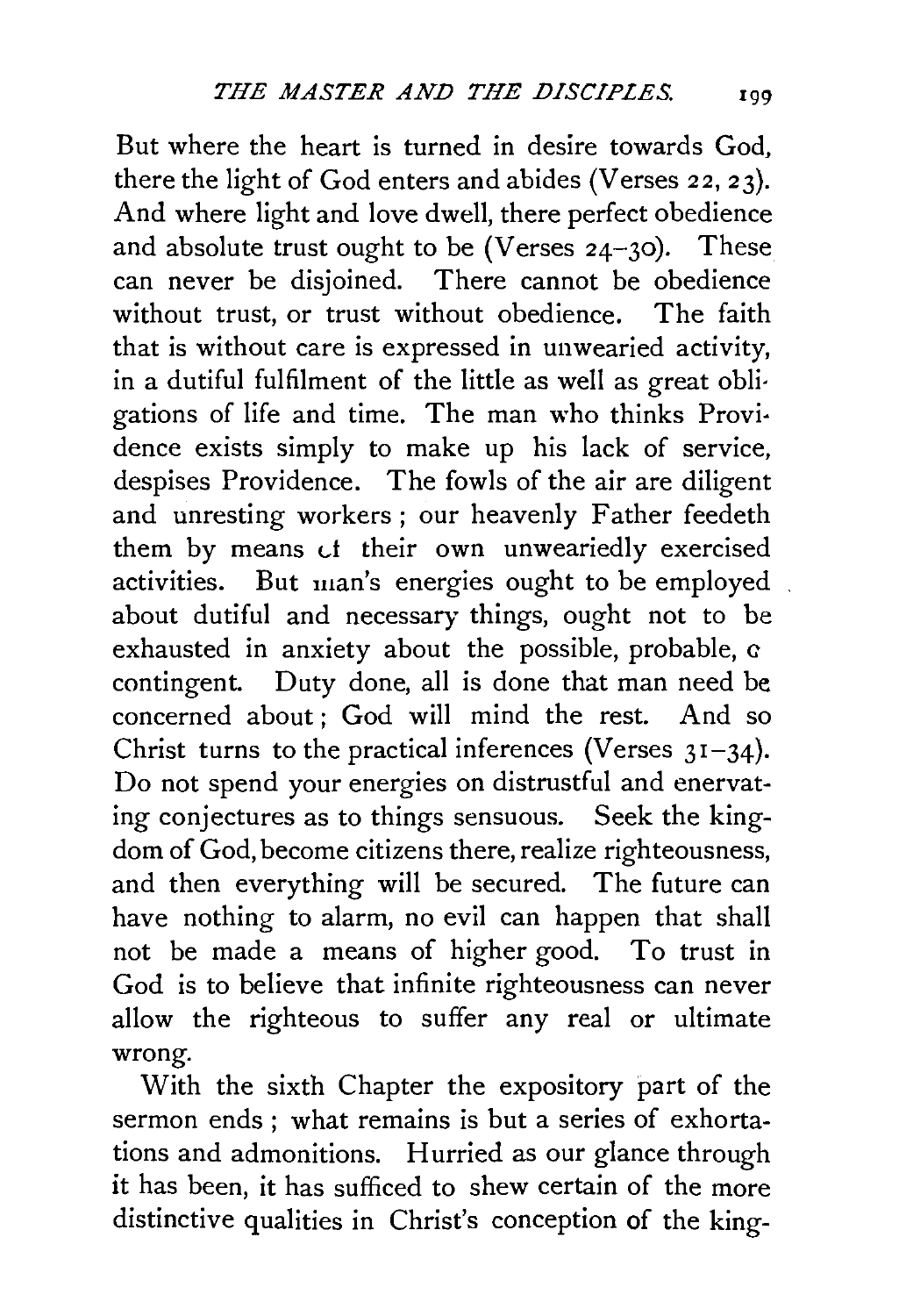dom, of man's duties to God and man. His conception was throughout spiritual, had no sensuous, legal, or sacerdotal element. His worship could be as little embodied or conducted in symbols as his God could be represented by a graven image. The obedience He required stood as remote from ritual or ceremonial observances as He did from Judaism. But how could a conception so elevated, so unlike the notions then common and traditional, be made intelligible to men so simple and uncultured as his disciples ? Here the action of his other great educative agency came in. His fellowship made his sermon luminous, interpreted his words, filled out their hidden and inarticulate meanings. The only religion the disciples had hitherto known had been one of symbols and symbolical acts. As exhibited in its acknowledged representatives, it was altogether a most manifest and mensurable thing. To fast twice in the week was to be eminently pious. To be an ostensible giver of alms was to be benevolent. To utter formal prayers in frequented places was to be devout. To wear phylacteries was to be full of faith.. To despise and avoid publicans, to hate and shun sinners, to dislike and stand apart from the Gentiles, were evidences of sure fidelity to the Eternal and his law. Symbols and symbolical acts, sensuous distinctions and deeds, constituted the religion that then claimed to be the alone true. But now, let us observe how Jesus lived, and what immense educative value belongs to certain too little studied acts of his. He did not fast, but lived a sweet and winsome, and, even in spite of his sorrows, a cheerful social life. He did not give alms, though He helped the poor in ways that lifted their spirits while lightening their poverty.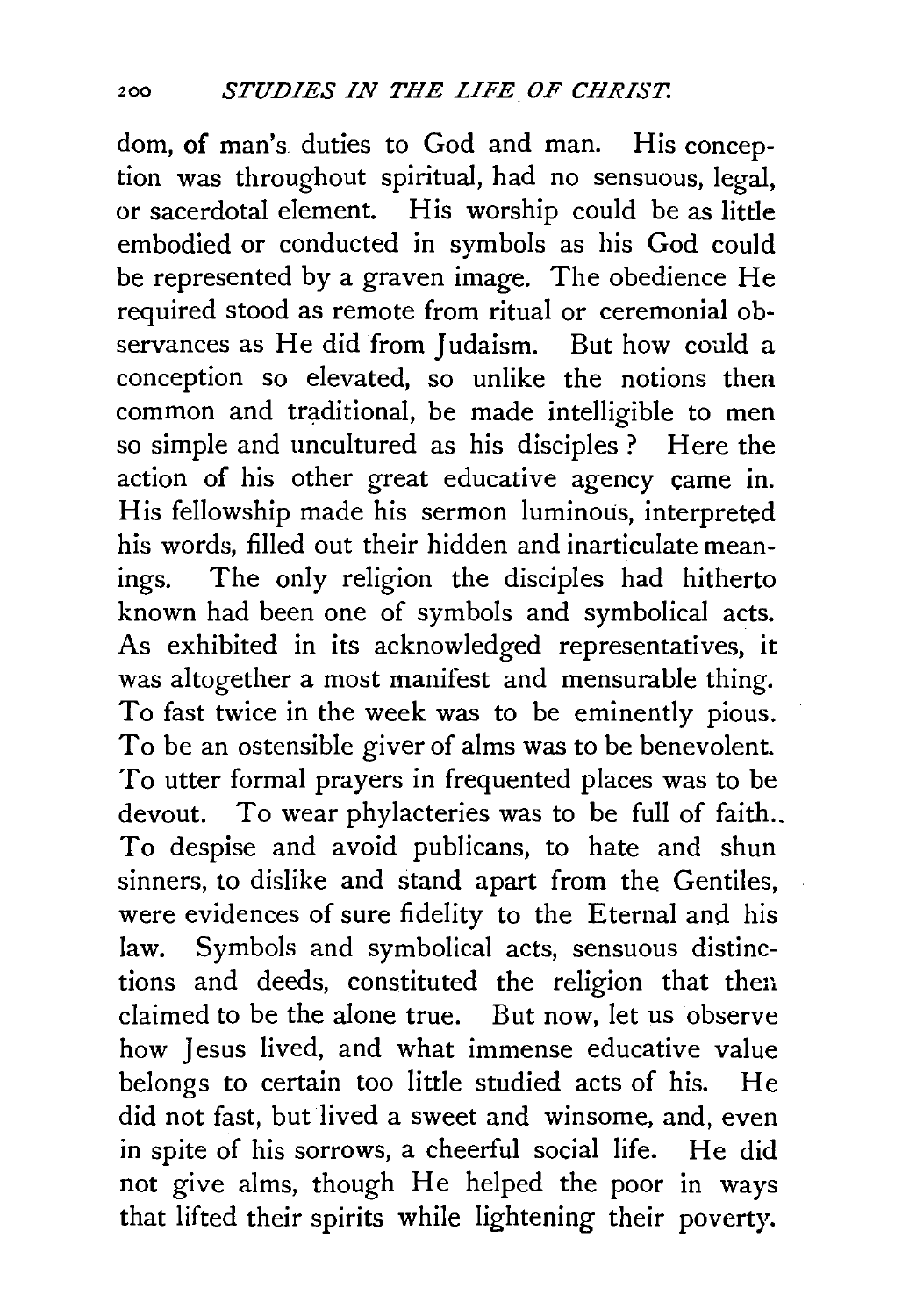He never prayed openly in the chief places of concourse, where men could see and hear, but rather on the still mountain side when alone with the Father, or when surrounded by his loved and trusted band, He implored that He and they might be one. His short swift petitions, the cries, wrung from Him in his agony, that seemed to pierce the silent heaven like the sob of a heart grief had cloven in twain, were personal, came straight from Him, and went straight to his Father. He wore no phylactery, knew and loved Scripture too well to use it as an idol or a charm. He associated with publicans and sinners, became their "Friend," so familiar with their society, as to be charged with being "gluttonous and a winebibber." He did not abjure the Gentiles, passed through and taught in Samaria, visited and preached in the coasts of Tyre and Sidon. Now, all this must have made Him a great puzzle to those who saw Him only from without. The ordinary signs and acts of religion were absent, and men who judged by these would think He had none, just as later heathenism thought Christianity atheism, because the Christians were without images and temples, and refused to worship any of the recognized gods. But what bewildered his enemies instructed and informed his disciples. They saw that his religion neither consisted in, nor existed by, things external; that these might bury or betray, but could not make or express it. Instead, it was a state of the spirit expressed or revealed in conduct; a love to God that was equal to any service, making obedience, however seemingly hard, spontaneous; a love to man equal to any sacrifice, able with a truly Divine freedom to give self for the life of the world. And so just as the mean